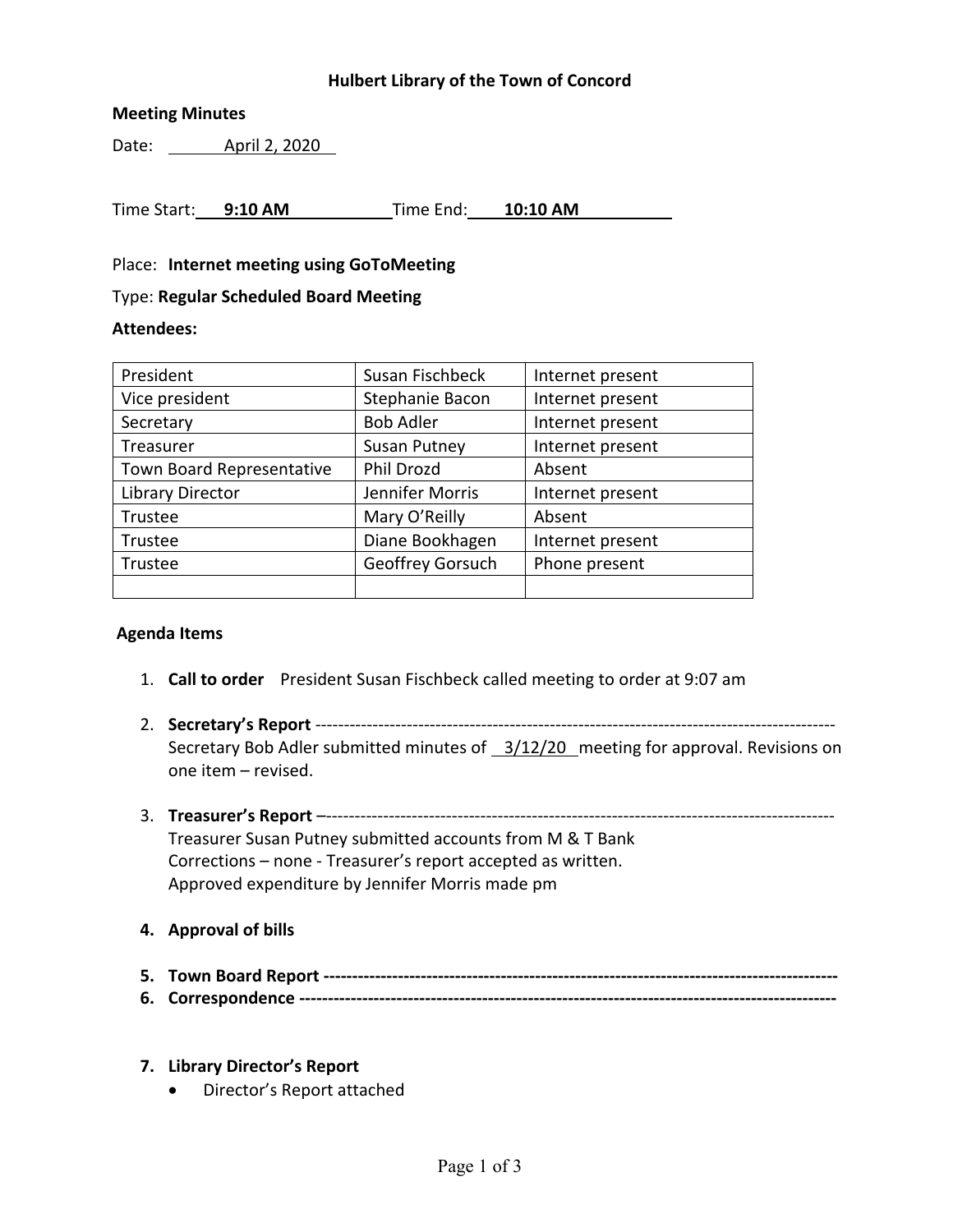# **8. Old Business - none**

# **9. New Business**

Discussion around doing repair work on building (lighting for example) during the period of time that the library will be closed due to Covid19 pandemic. Bob Adler will contact Phil Drozd to pursue possible projects.

- 10. Next meeting date and time: May at 9 am
- 11. Adjournment Meeting was adjourned at 10:12 am